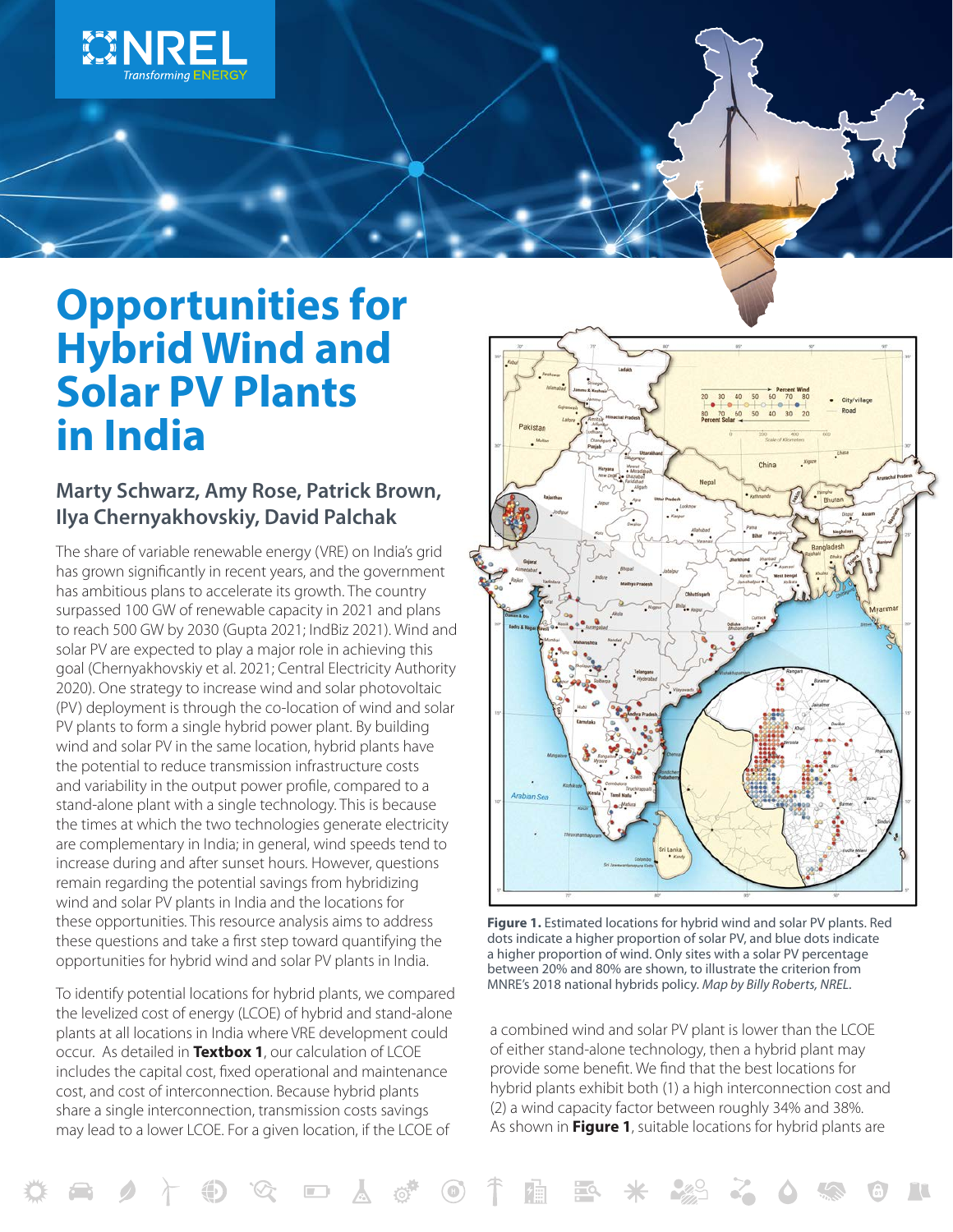## **Textbox 1. Minimum LCOE Calculation**

A relatively simple method for quantifying the energy cost of a particular VRE plant is to calculate the total cost of producing a unit of energy. This metric, known as LCOE, is shown in **Equation 1**. a

### Lifetime LCOE  $\left(\frac{INR}{MWh}\right) = \frac{capital\ expenditure + interconnection\ cost + \sum_{t=0}^{30\ years} fixed\ operational\ &\ maintenance\ cost_t * discount\ rate_t}{average\ annual\ capacity\ factor * 8760\ hours * \sum_{s=0}^{30\ years} discount\ rate}$ average annual capacity factor \* 8760 hours \*  $\sum_{t=0}^{30 \text{ years}}$  discount rate<sub>t</sub>

We used the National Renewable Energy Laboratory's (NREL's) Renewable Energy Potential (reV) tool with high resolution solar irradiance and wind speed data from the National Solar Radiation Database and Wind Integration National Dataset Toolkit to estimate capacity factor (CF) profiles for 30 km x 30 km grid cells across India and to calculate the LCOE. The geospatial electrical network data in reV was used to calculate the cost, in lakh/MW, of interconnecting new capacity in each location given the availability of nearby transmission.<sup>b,c</sup> We used the following assumptions of technology costs in 2030, the year for the 450-GW renewable energy target: capital costs of 554 and 334 lakh/MW, and fixed operational and maintenance costs of 23 and 10 lakh/MW for wind and solar PV, respectively. The cost and CF assumptions were used in Equation 1 to calculate the LCOE of stand-alone wind and solar PV for each grid cell.

We used a brute force optimization across a range of hybrid plant configurations—from 100% solar to 100% wind—to identify the type of plant with the lowest LCOE for each grid cell. The CF profile for each hypothetical hybrid plant, shown in the denominator in Equation 1, was equal to the profiles of the individual resources multiplied by their respective ratios with the interconnection capacity. These ratios of generator-to-interconnection capacity were the decision variables in the optimization, and we varied them from 0 to 2. In any hour, if the power output from a hybrid configuration exceeded the interconnection capacity, we limited the output to the interconnection capacity. The configuration with the lowest LCOE was assumed to be the optimal ratio of wind and solar PV capacity in each location.

c One Iakh is 100,000 rupees

most prevalent in western Rajasthan, western Gujarat, and a scattering of sites across southern India. The map shows the locations that, after optimizing for the mix of solar PV and wind at each site, theoretically meet the criterion from India's Ministry of New and Renewable Energy (MNRE) national 2018 policy for hybrid plants (MNRE 2018). The policy requires that the nameplate capacity of one technology is at least 25% the capacity of the other to qualify as a hybrid. In total, roughly 49 GW of wind capacity and 32 GW of solar capacity could achieve a lower LCOE in a hybrid configuration than in a stand-alone configuration at the same location. The results in Figure 1 also show the relative fractions of wind to solar PV that are optimal in each location. Red grid cells indicate sites where the lowest LCOE would be achieved with a solardominant hybrid plant, while blue cells represent locations favorable for wind-dominant hybrids. White cells show areas where an even proportion of wind and solar PV is optimal. Of these hybrid suitable sites, 63% are solar-dominant.

The cost-savings benefit of hybrid plants compared to standalone plants is relatively small, but this simple method does not capture the value of the electricity generated by looking at energy prices, nor does it quantify the potential of hybrids

to provide other value streams such as firm capacity and reserves. Further, because the work does not compare solar PV and wind hybrids to alternative generation technologies or storage systems, it cannot be considered a holistic costbenefit analysis.

# **Hybrid Site Optimization: Two Examples**

In cases where the wind and solar resource quality are comparable or hourly resource profiles are complementary (anti-correlated), combining the two technologies can result in more annual energy, relative to investment and operating cost, compared to developing either stand-alone resource. **Figure 2** illustrates the diurnal average power output for two hypothetical hybrid plant sites with an assumed interconnection capacity of 200 MW. In the first example, on the left, the wind and solar PV nameplate capacities are similar. Even with a total installed capacity of over 300 MW, the complementary wind and solar generation profiles only exceed the 200-MW interconnection capacity during ~1% of hours, resulting in less than 1% clipped energy. Energy

a Our determination of where VRE development could occur is based on a set of land exclusions, including urban, rural, and protected areas, croplands, forest, grassland, bare lands, wetlands, water bodies, and airports. For more details, see Chernyakhovskiy et al., 2021 (Table A-15).

<sup>&</sup>lt;sup>b</sup> These interconnection costs are common among NREL's other long-term planning studies in India, such as Chernyakhovskiy et al., 2021 and Rose et al., 2021.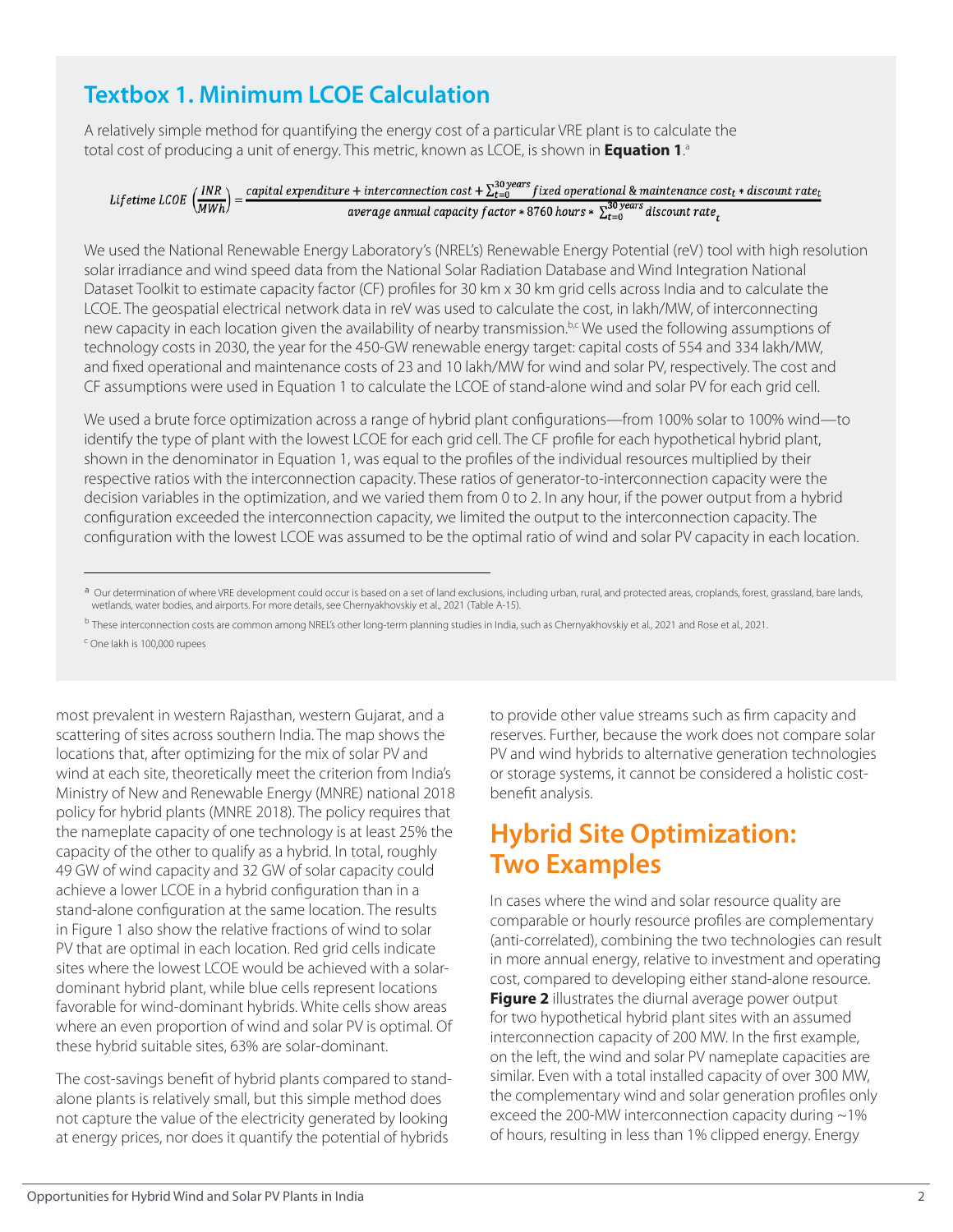

**Figure 2.** Diurnal average power output curves for two hypothetical LCOE-optimized hybrid plants

clipping, also known as curtailment, happens when the output from the VRE power plant exceeds the interconnection capacity, and the excess cannot be injected into the grid. Because the LCOE optimization chooses the ideal generatorto-interconnection ratio, less than 1% of the annual energy is curtailed at all sites across India.

The second example, on the right, illustrates a site where a solar-dominant location would benefit from adding a small amount of wind. The additional wind reduces the LCOE of the plant by 1% compared to building a stand-alone solar PV plant. This results in energy clipping during 5% of hours, but the curtailed energy is still less than 1% of the annual total.<sup>1</sup>

## **Impact of Interconnection Costs**

The economic benefit of hybrid wind and solar PV plants comes largely from avoiding new substation and spur line investments in areas where the two technologies can maximize the use of the same network infrastructure. Therefore, the estimated cost of interconnection can have a large impact on the potential locations for hybrid plants.<sup>2</sup>

To better understand this impact, we calculated the suitable locations for hybrid plants under a variety of interconnection cost assumptions. **Figure 3** shows the change in results across India when the assumed interconnection costs at each site are doubled. The number of suitable hybrid sites almost triples, and the total nationwide hybrid potential increases from 49 to 87 GW wind and from 32 to 99 GW solar PV.

Interconnection costs can also impact the optimal mix of wind and solar PV at hybrid locations. **Figure 4** shows the optimal hybrid plant configuration for a hypothetical site in western Rajasthan across a range of interconnection costs. When the interconnection cost is zero, an all-wind or all-solar PV plant always has a lower LCOE than a hybrid plant. This is because we only quantify cost savings from sharing an interconnection and ignore the other potential cost savings

<sup>1</sup> Dynamic line ratings have been proposed as a method to decrease curtailment by temporarily allowing more power to flow from the hybrid plant to the grid (IRENA 2020), but that analysis is beyond the scope of this study.

<sup>2</sup> Interconnection costs do not capture contractual fees and tariffs.

from values streams like firm capacity and reserves.

As the interconnection cost increases, it becomes less expensive to build a hybrid plant, because the energy generation profiles are complementary and more electricity can be generated without exceeding the interconnection limit. At this particular site, this economic threshold occurs above an interconnection cost of about 75 lakh/MW.

The default assumption for this site, marked by the green dotted line, is 84 lakh/MW. At this interconnection cost, our



**Figure 3.** Estimated locations for LCOE-optimized sites, with the interconnection cost doubled from the original assumption. *Map by Billy Roberts, NREL.*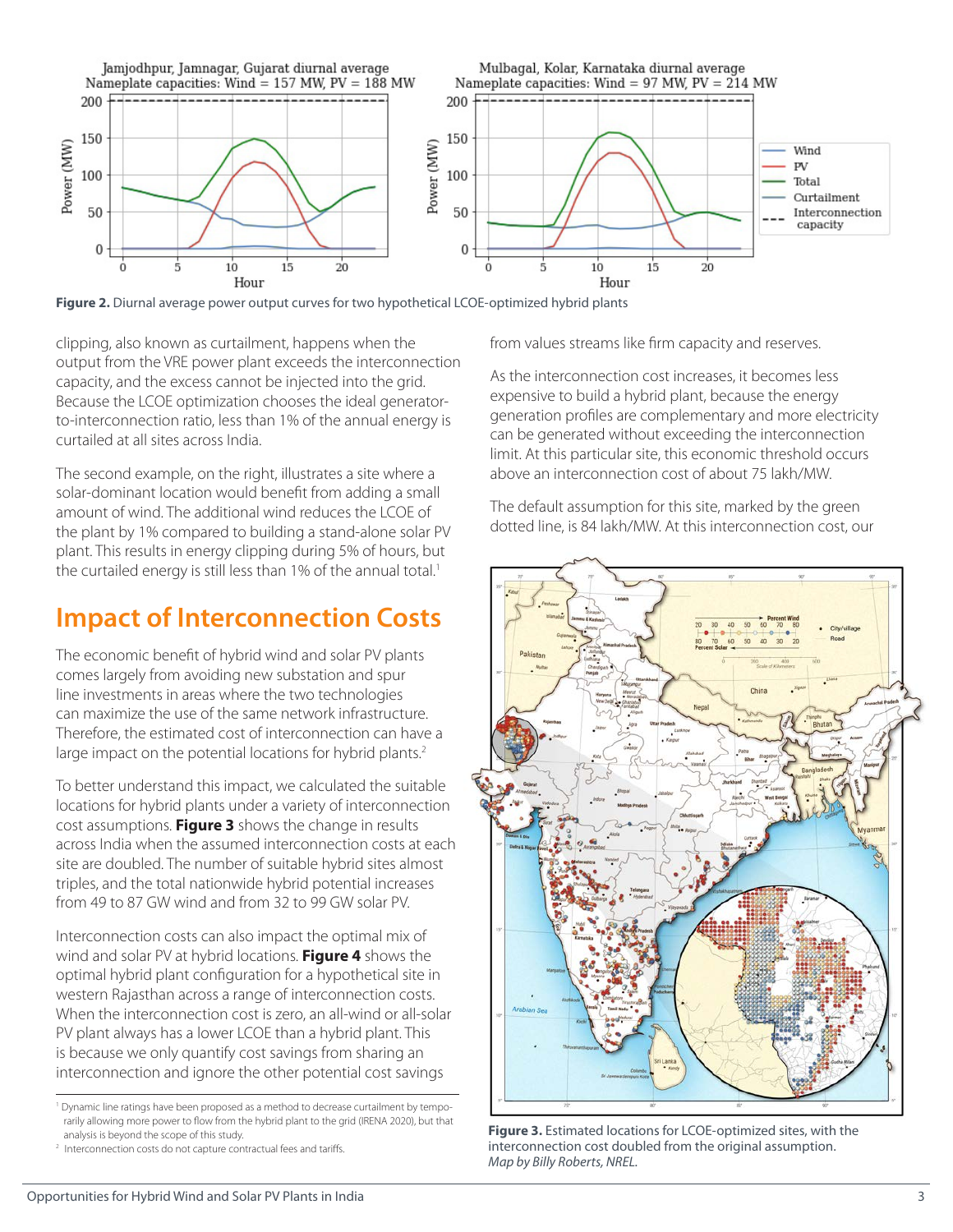Percentage of solar PV in the hybrid plant vs. interconnection cost Shahgarh, Rajasthan





optimization found a hypothetical hybrid plant with a capacity split of 74% solar PV and 24% wind to minimize lifetime LCOE.

As the hypothetical interconnection cost increases above 125 lakh/MW, the lowest LCOE plant configuration becomes one with a more even split between wind and solar PV (between 50% and 60% PV percentage).

Increased interconnection costs also affect the design of stand-alone plants. With high interconnection costs, it becomes efficient to use the spur line at its full capacity as often as possible. This means it may be more cost-effective to oversize the generation capacity, even if it results in some energy clipping. In general, though, a hybrid plant with complementary wind and solar PV generation profiles will result in less clipping for the same level of overbuilt generation capacity compared to a standalone wind or solar PV plant.

# **Impact of Wind Resource**

The second major factor that impacts whether a site may be financially suitable for hybrids in India is the strength of the wind resource. **Figure 5** plots the impact of the wind capacity factor (CF) on the technology mix of each hypothetical hybrid site. The CF on the x-axis represents the average strength of the wind resource at each site. The colors of the dots indicate the technology mix.

Below an average wind CF of around 32%, stand-alone solar PV plants are the lowest LCOE option for most sites. This is because the projected capital cost of solar PV in 2030 is lower than that of wind. If the wind resource is not significantly stronger than the solar PV resource at a given site, a standalone solar PV site will always result in the plant configuration with the lowest LCOE.

However, as the wind CF increases above 32%, it is costeffective to add wind capacity to stand-alone solar PV plants, resulting in solar PV-dominant hybrid plants. Most (82%) of the theoretical plants that qualify as hybrids according to the MNRE's 2018 policy occur between a stand-alone wind CF of 34% and 38%. Above a wind CF of 39%, which represents 14% of all sites, mostly stand-alone wind plants achieve the lowest LCOE.

## **Future Work**

This analysis is an initial step toward quantifying the opportunities for wind-solar PV hybrid plants in India's future energy mix. Future work can expand both the scope and scale of this analysis. For example, this analysis only considered greenfield projects and did not consider opportunities to hybridize any of the existing 44 GW of wind and 40 GW of solar PV plants already commissioned across the country. Existing stand-alone wind plants may be able to fit solar PV panels in the gaps surrounding wind turbines, presenting



**Figure 5.** Impact of optimal wind capacity factor on the PV percentage in the LCOE-optimized plant, for the full range across all sites (left) and zoomed in on hybrid sites only (right). The colors represent the same PV percentage bins from Figures 1 and 3. The shaded red area denotes plants that qualify as hybrids, according to the MNRE.